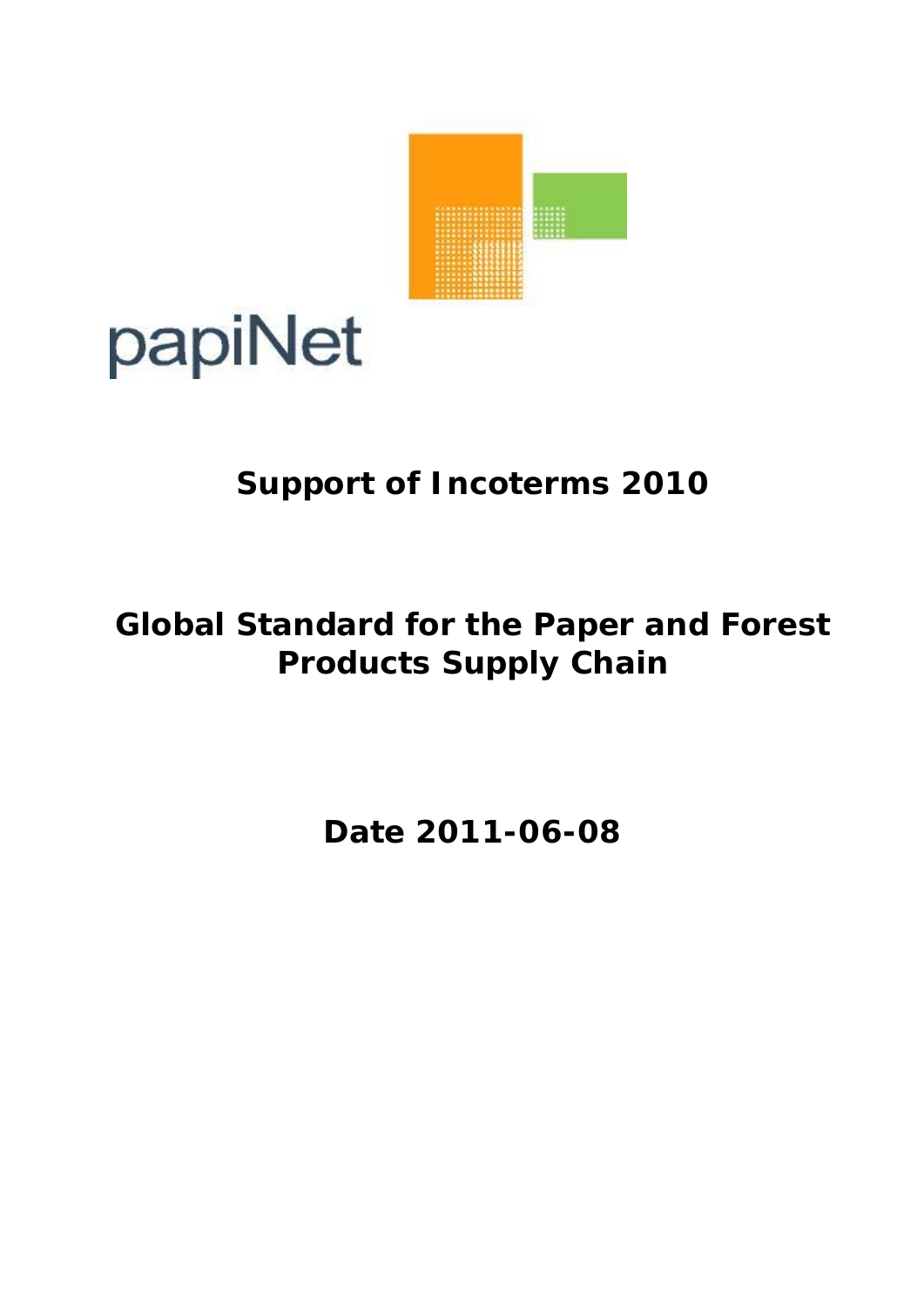# **Support of Incoterms 2010 papiNet Standard**

# <span id="page-1-0"></span>**Copyright**

Copyright 2000 – 2011 papiNet G.I.E ("papiNet") and International Digital Enterprise Alliance, Inc. ("IDEAlliance") collectively "Copyright Owner". All rights reserved by the Copyright Owner under the laws of the United States, Belgium, the European Economic Community, and all states, domestic and foreign. This document may be downloaded and copied provided that all copies retain and display the copyright and any other proprietary notices contained in this document. This document may not be sold, modified, edited, or taken out of context such that it creates a false or misleading statement or impression as to the purpose or use of the papiNet specification, which is an open standard. Use of this Standard, in accord with the foregoing limited permission, shall not create for the user any rights in or to the copyright, which rights are exclusively reserved to the Copyright Owner.

papiNet, IDEAlliance, and the members of all papiNet Groups (collectively and individually, "Presenters") make no representations or warranties, express or implied, including, but not limited to, warranties of merchantability, fitness for a particular purpose, title, or noninfringement. The presenters do not make any representation or warranty that the contents of this document are free from error, suitable for any purpose of any user, or that implementation of such contents will not infringe any third party patents, copyrights, trademarks or other rights. By making use of this document, the user assumes all risks and waives all claims against Presenters.

In no event shall Presenters be liable to user (or other person) for direct, indirect, special or consequential damages arising from or related to any use of this document, including, without limitation, lost profits, business interruption, loss of programs, or other data on your information handling system even if Presenters are expressly advised of the possibility of such damages.

#### <span id="page-1-1"></span>**Use of Documents in papiNet Implementations**

Documents may be used as templates for a papiNet implementation. The Presenters grant the right to modify and edit them to fit an actual implementation project provided all copies display the copyright and any other proprietary notices contained in this document. Such modified documents must not be distributed beyond the trading partners implementing or maintaining a papiNet connection.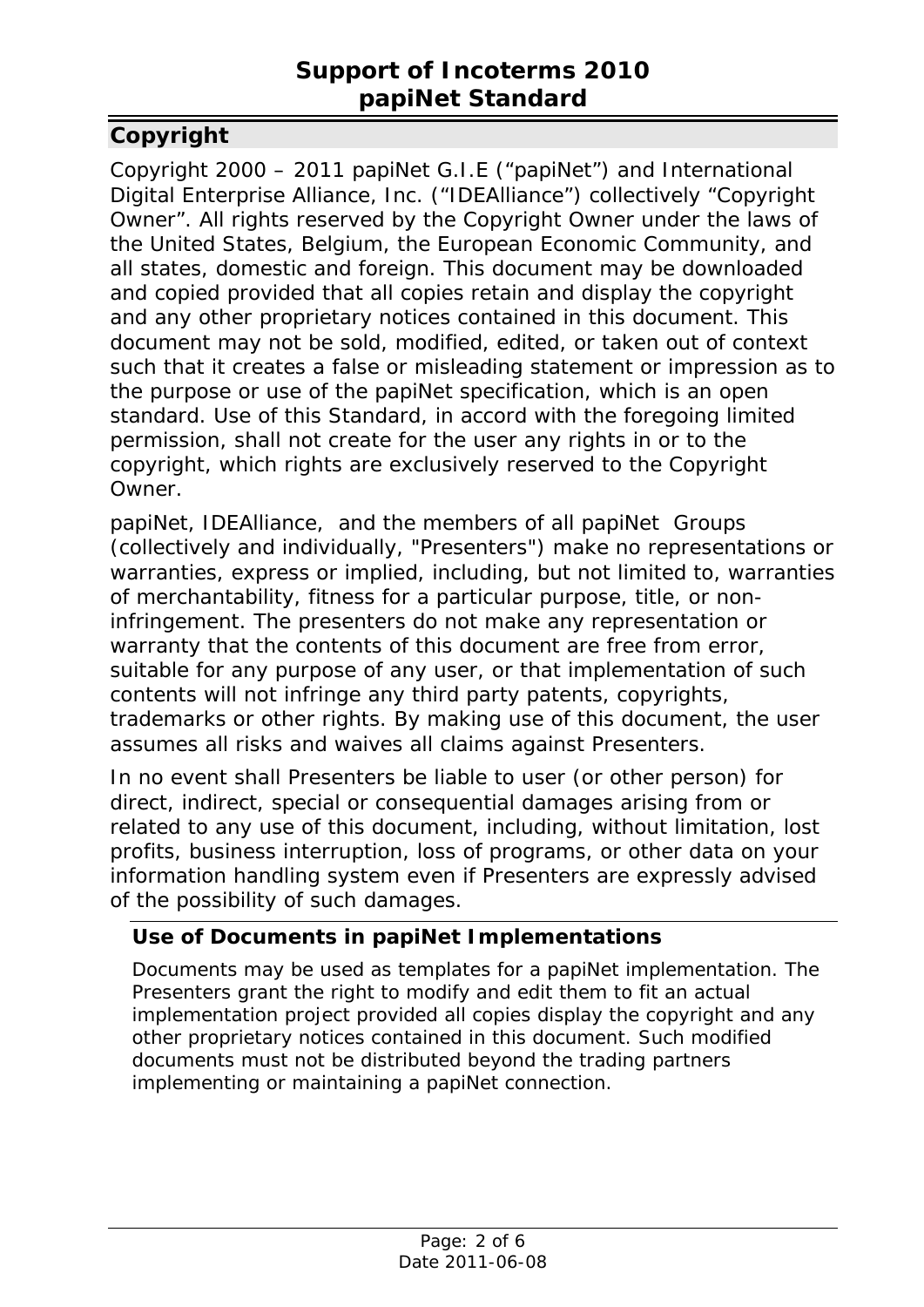# **Support of Incoterms 2010** papiNet Standard

# <span id="page-2-0"></span>**Table of Contents**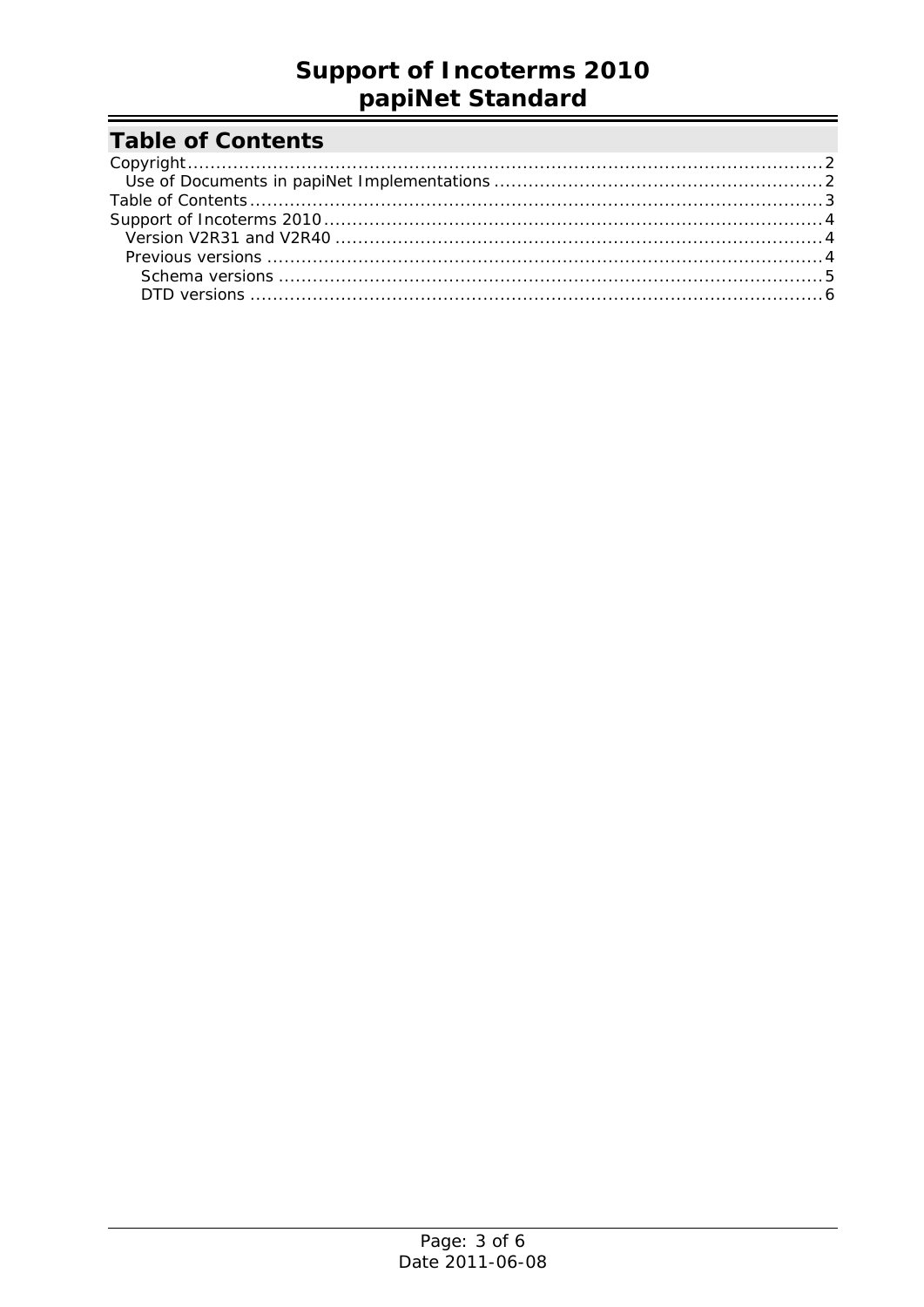## <span id="page-3-1"></span><span id="page-3-0"></span>**Support of Incoterms 2010**

### **Version V2R31 and V2R40**

The latest build of papiNet version V2R31 and V2R40 support Incoterms 2010 with the new added terms

- DAP DELIVERED AT PLACE.
- DAT DELIVERED AT TERMINAL.

For versions V2R31 and V2R40, the new Incoterms are supported from build November 2010

papiNet recommends partners to install the latest build of V2R31 or V2R40 when new Incoterms are used.

Please download the latest build of current version from [www.papiNet.org](http://www.papinet.org/).

#### <span id="page-3-2"></span>**Previous versions**

Schema versions V2R30, V2R20, V2R11, V2R10 or V2R00 and DTD versions V1R10, V1R00 and V0R99.

papiNet supplies in this document a guideline how to support Incoterms 2010 in previous versions, when it is not possible short term to upgrade to the papiNet current version. For these versions we suggest that you only upgrade the papiNetCommonDefs schema to make the change as easy as possible.

#### *N.B. This is an exception just for Incoterms 2010 because it is urgently needed.*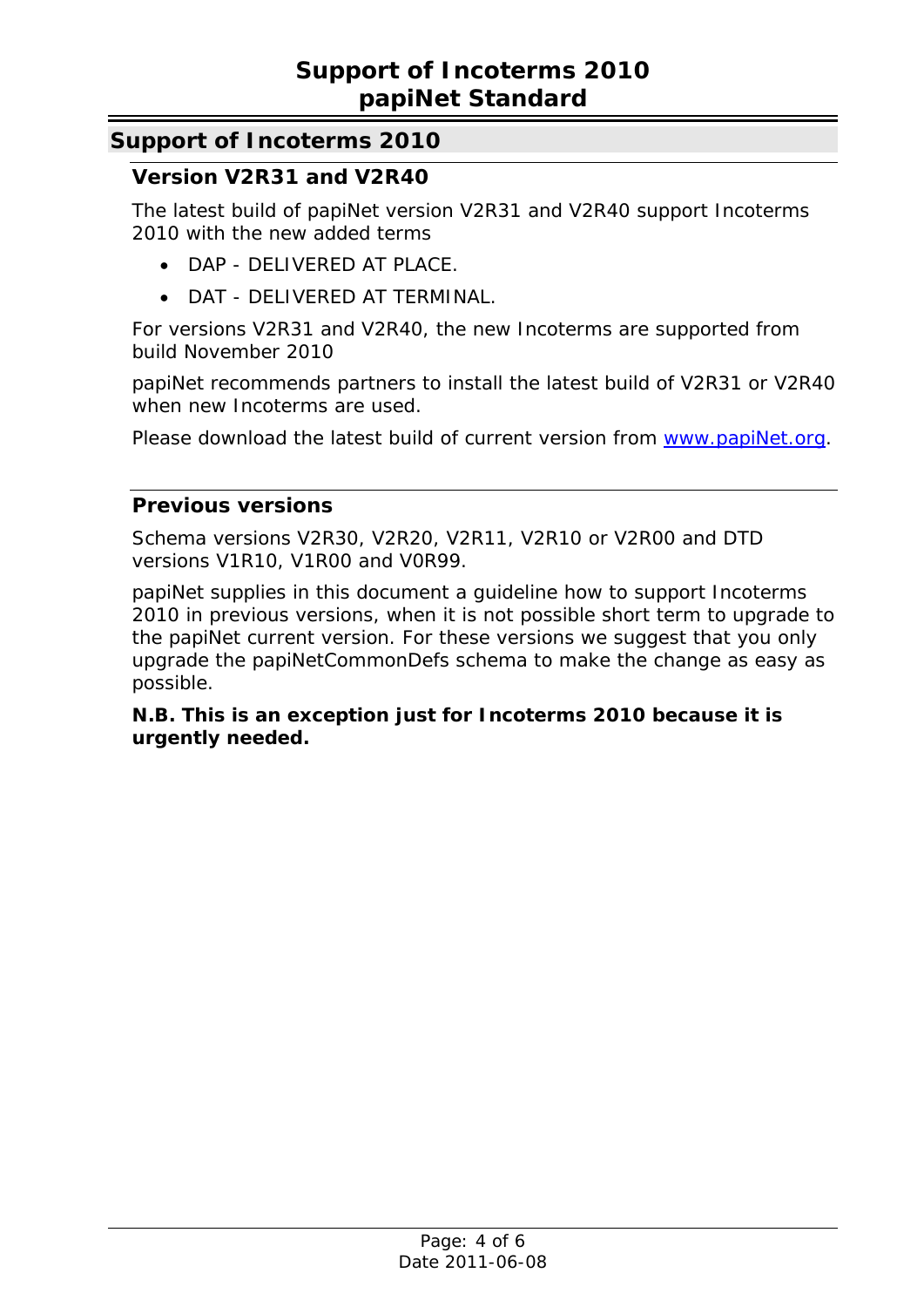#### <span id="page-4-0"></span>**Schema versions**

To support Incoterms 2010 please update the schema file **papiNetCommonDefsXXXX.xsd**, where XXXX is replaced by the version V2R30, V2R20, V2R11, V2R10 or V2R00.

The schema file can be updated by using a text editor or an XML tool.

Please add the new terms DAP and DAT to simple type **incoterms** in the schema file.

Search for the word "incoterms" in the schema file and add the following two lines after the line with the term DAF <xs:enumeration value="DAP"/> <xs:enumeration value="DAT"/>

N.B. the terms have to written in upper case only.

When these lines are added, then simple type **incoterms** should contain the following text lines.

<xs:simpleType name="incoterms">

 <xs:restriction base="xs:string"> <xs:enumeration value="CFR"/> <xs:enumeration value="CIF"/> <xs:enumeration value="CIP"/> <xs:enumeration value="CPT"/> <xs:enumeration value="DAF"/> <xs:enumeration value="DAP"/> <xs:enumeration value="DAT"/> <xs:enumeration value="DDP"/> <xs:enumeration value="DDU"/> <xs:enumeration value="DEQ"/> <xs:enumeration value="DES"/> <xs:enumeration value="EXW"/> <xs:enumeration value="FAS"/> <xs:enumeration value="FCA"/> <xs:enumeration value="FOB"/> <xs:enumeration value="Other"/>

</xs:restriction>

</xs:simpleType>